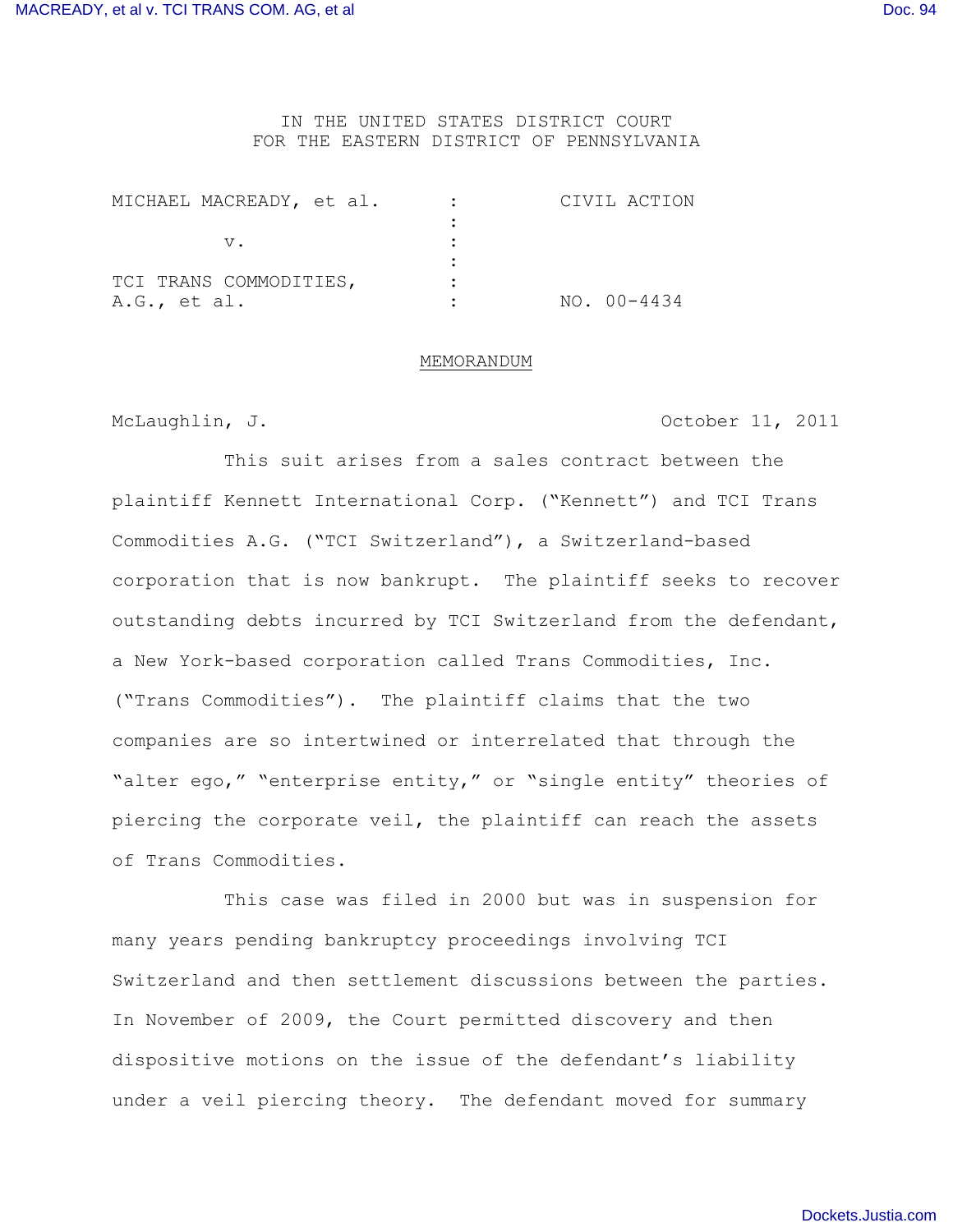judgment. The Court will grant the defendant's motion for summary judgment.

### I. Summary Judgment Record

Kennett entered into a sales contract with TCI Switzerland in 1996. The terms of the agreement are defined by three one-page letters exchanged in early October of 1996 by Michael Macready, the owner of Kennett, and Julian Connor, an employee of TCI Switzerland. Mem. of Law of Pl. in Opp. to Mot. of Def. ("Pl. Opp."), Decl. of Michael Macready ("Macready  $Dec1.")$ ,  $Ex. A.$ 

Between 1996 and 2000, Kennett acted as a commissioned sales agent for TCI Switzerland. The plaintiff brought this suit in 2000 for commission payments that were not made. In the original complaint, Macready was named as a plaintiff, and Seymon Kislin ("Sam Kislin" or "Kislin"), David Kislin, Henry Kislin, and Elliot Asher were named as individual defendants. The complaint was amended two months after filing. The amended complaint named only Kennett as a plaintiff and only TCI Switzerland and Trans Commodities as defendants.

 TCI Switzerland entered bankruptcy proceedings in 2001 and the plaintiff was unable to recover from TCI Switzerland the debts owed.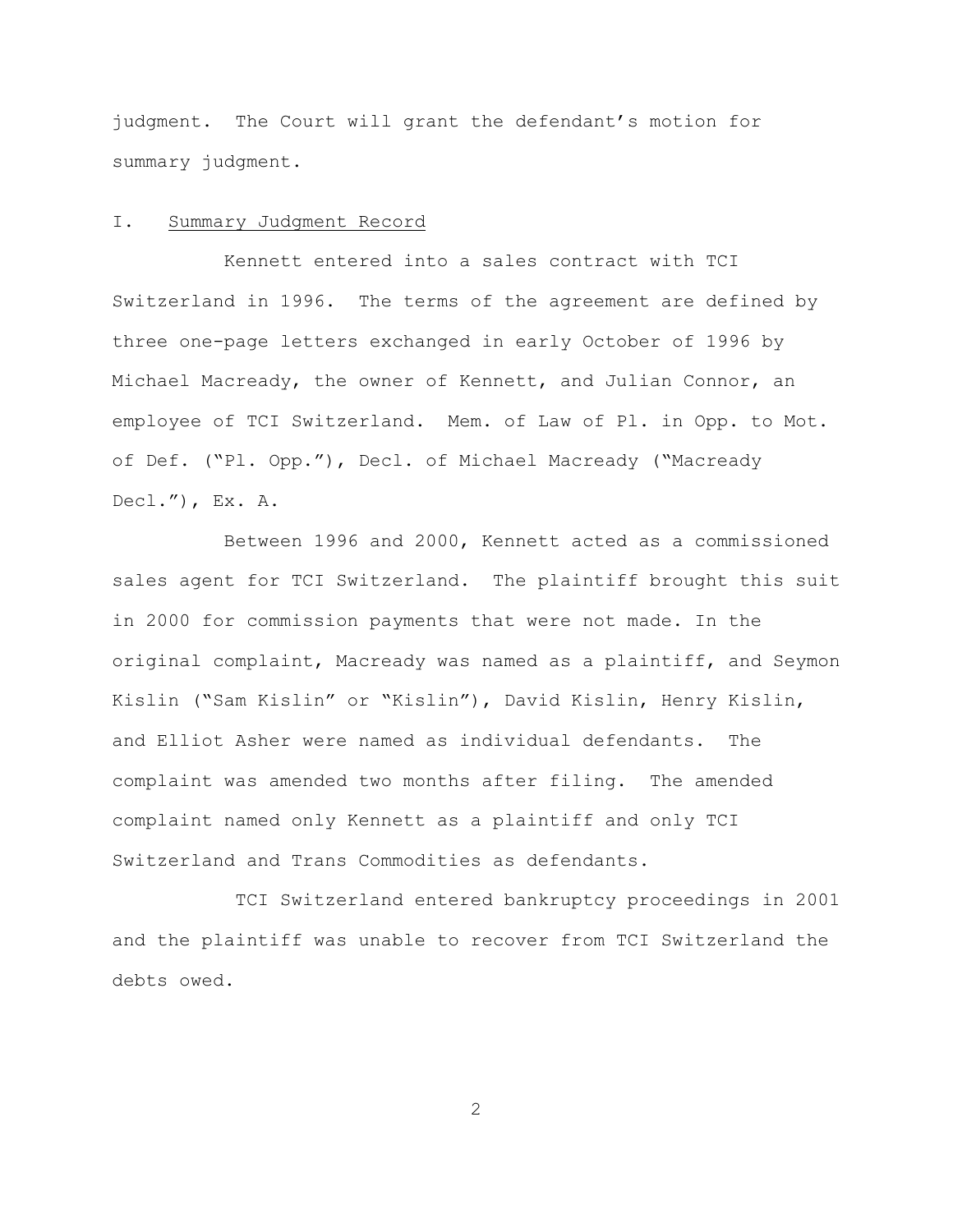### A. Trans Commodities

Trans Commodities was created in 1992 by Kislin although Kislin had been using the name "Trans Commodities" in commodities trading work he was doing as early as 1990. From 1992 until 1997, Kislin was the sole shareholder and CEO of Trans Commodities. In 1997, Kislin gave his stock ownership to his two children, Regina and David Kislin. Around 2000, David Kislin became the sole shareholder of Trans Commodities. During this time, Kislin remained on Trans Commodities's board of directors and was the company's CEO. Mem. of Law in Supp. of Def. Mot. for Summ. J. Def. Mot. ("Def. Mot."), Decl. in Supp. ("Kislin Decl.") ¶¶ 5-6.

### B. Trans Commodities's Relationship With TCI Switzerland<sup>1</sup>

TCI Switzerland was created in 1993 by Ansgar Felber. When founding TCI Switzerland, Felber worked with Kislin, who had contacts with Russian metal suppliers. In exchange for contact with these suppliers, Felber offered Kislin guaranteed purchasing levels from those companies as well as the opportunity to choose members of the TCI Switzerland Board of Directors. Both David Kislin and George Benninger, Kislin's attorney, were on the board of directors of TCI Switzerland from its formation until it

 $1$  The parties dispute the nature of the relationship between TCI Switzerland and Trans Commodities. For the purpose of this summary judgment motion, the evidence is read in a light most favorable to the non-moving party, Kennett.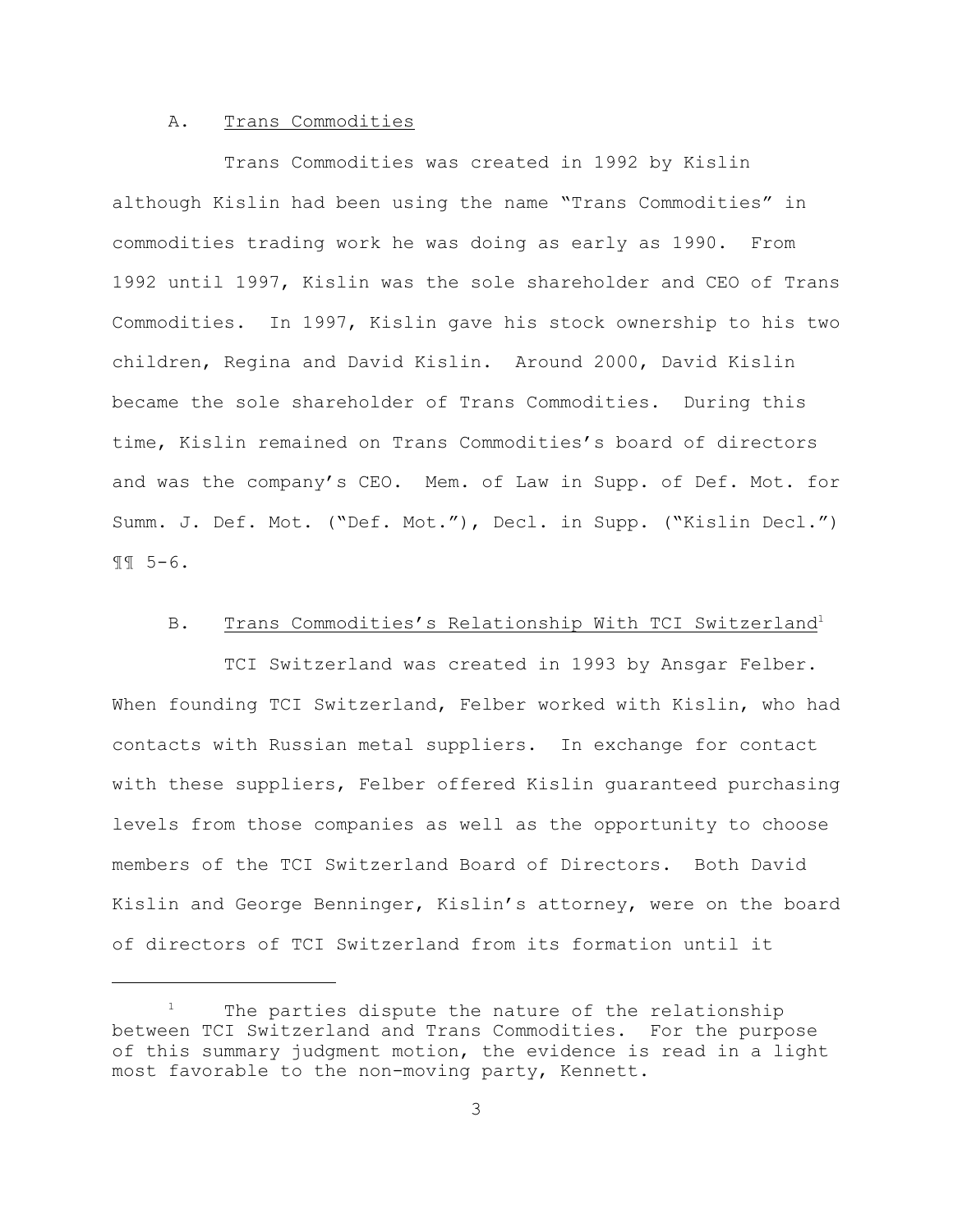entered bankruptcy. In 1998, Ansgar left TCI Switzerland. Willi Bolinger took over as CEO and Connor took control of sales and purchasing for TCI Switzerland. Kislin was never an employee or a director of TCI Switzerland. Kislin Decl. ¶¶ 5, 10, 12, 16-18, 25.

Trans Commodities entered into a Consulting Agreement with TCI Switzerland in 1995. Trans Commodities provided logistical support to TCI Switzerland, particularly regarding the collection of unpaid debts from customers in the United States. Kislin Decl. ¶¶ 13-14.

Trans Commodities's interaction with TCI Switzerland extended beyond mere support. E-mails from David Kislin to Connor in early 1999 show that Kislin authorized hiring and firing of some TCI Switzerland employees. In addition, Connor spoke with Kislin every day, sometimes multiple times a day, about TCI Switzerland's trades, shipments, profits, and other matters. Pl. Opp., Decl. of Julian H. Connor ("Connor Decl.") ¶¶ 7, 19, Ex. JCH 2 a-b. Connor believes that Trans Commodities had "absolute control" over the hiring, firing, and steel trade determinations of TCI Switzerland and that steel contracts were only made by TCI Switzerland after they were sent to Trans Commodities for approval by Kislin. In 1997, Connor was informed by Kislin that Trans Commodities would "take over direct control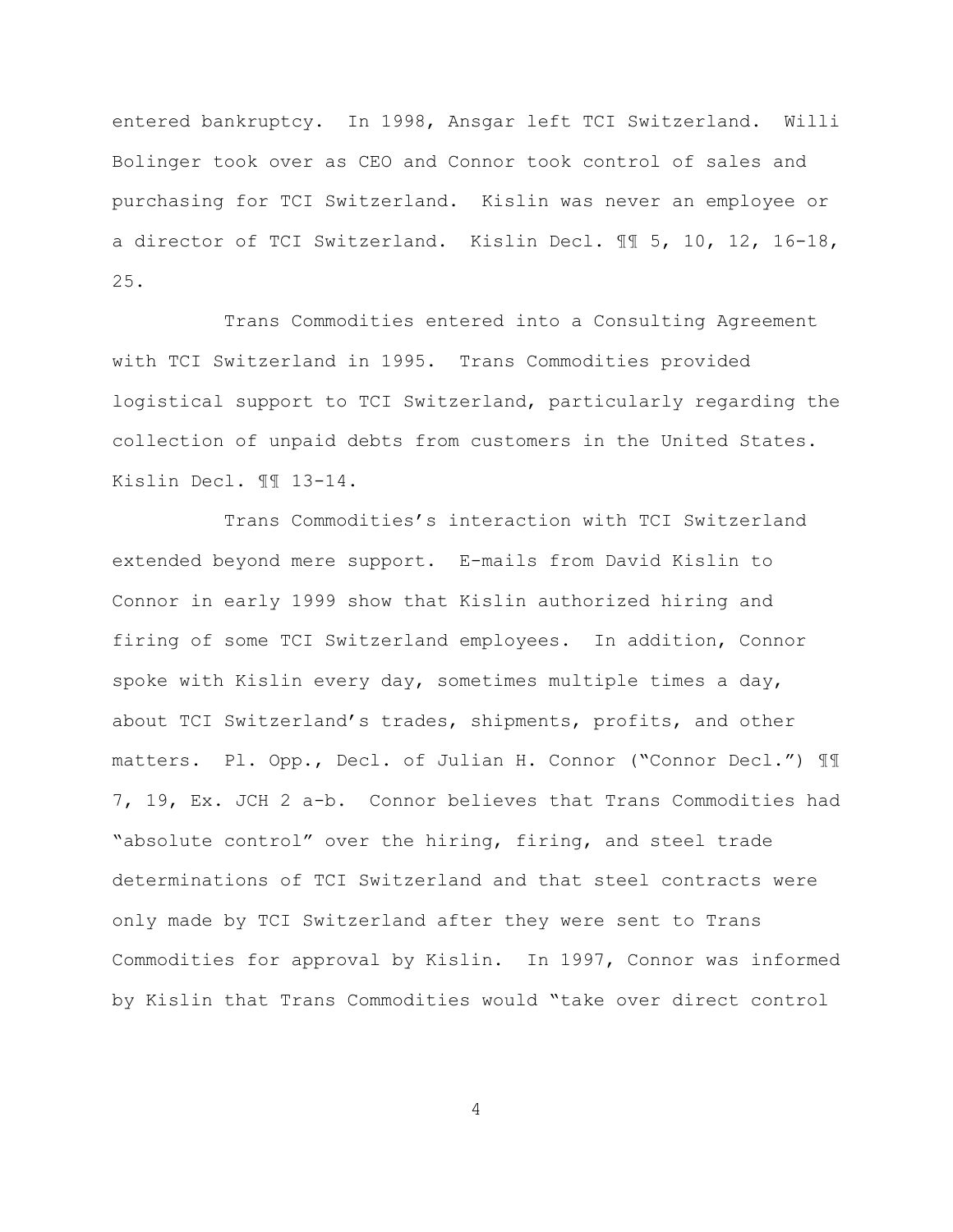of the claims and rejections process" for TCI Switzerland. Connor Decl. ¶¶ 4, 6, 13.

While executing Kennett's contract with TCI Switzerland, Macready spoke daily with Sam or David Kislin or Elliot Asher, a Trans Commodities employee. On two letters to Macready, Asher lists Trans Commodities below his signature line, and the address is listed in New York, but the letterhead is that of TCI Switzerland. Another letter to Macready likewise lists the employee as that of Trans Commodities but is on TCI Switzerland letterhead. Macready Decl., Exs. B, C-1 to C-3, C-5.

In late 2000, Trans Commodities withdrew approximately one million dollars belonging to TCI Switzerland from a lockbox in a Manhattan bank. This money was eventually returned by Trans Commodities to TCI Switzerland. See Pl. Opp., Ex. F David Kislin Dep. 124-125; Macready Decl., Exs. E-5, E-6, E-8.<sup>2</sup>

# C. Kislin's Relationship with TCI Switzerland

Separately from Trans Commodities, Kislin personally had a relationship with TCI Switzerland. Kislin provided advice to Ansgar regarding purchase pricing and market trends and continued to advise Bolinger and Connor after Ansgar left.

 $2^2$  The defendant contends that it properly had authority over the money, which it secured because of financial irregularities with TCI Switzerland. David Kislin Dep. 123-24. The plaintiff argues that Trans Commodities did not have a right to hold the money. See Macready Decl., Ex. E-5.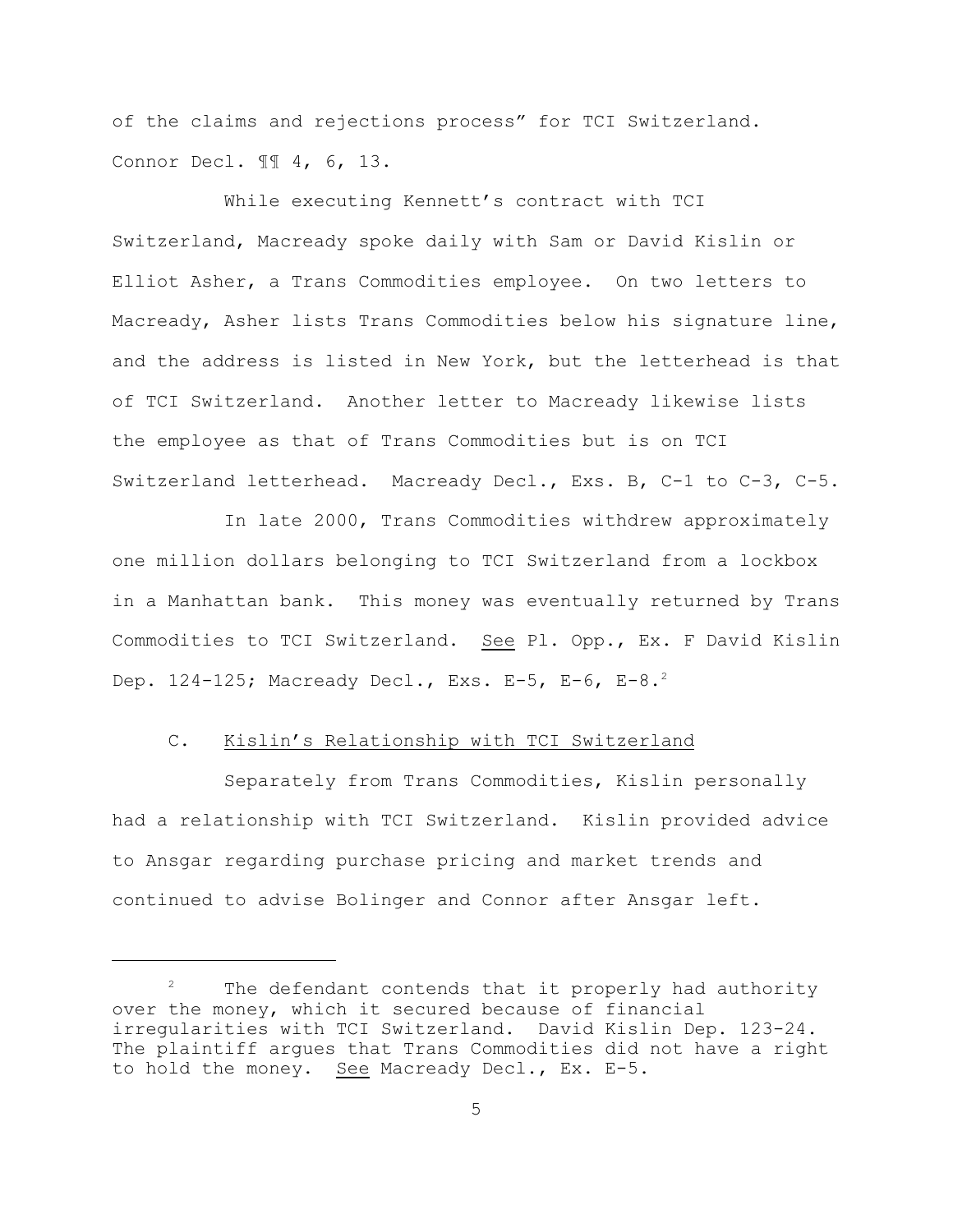Kislin Decl. ¶¶ 12, 16, 26. Kislin also attended TCI Switzerland Board Meetings, as an "Informal Member" of the Board. See Macready Decl., Ex. E-11.

Kislin may also have been the owner of Tanacross B.V. ("Tanacross"), which owned TCI Switzerland. Minutes from a TCI Switzerland board meeting list Kislin as the owner of Tanacross and a power of attorney document directing Tanacross is signed by Kislin. Connor Decl. ¶ 5; Macready Decl., Exs. E-4, E-12. In a declaration submitted in a different lawsuit, Kislin states that Trans Commodities had a branch office in Switzerland, although he does not refer to TCI Switzerland directly. See Pl. Opp., Ex. A Kislin EFC Decl. ¶ 7.<sup>3</sup>

In addition, other Kislin-owned companies interacted with TCI Switzerland. These companies include Trans Commodities Food AG ("TCI Food") and Redy Corp. Several documents from the files of TCI Switzerland demonstrate movement of funds between TCI Switzerland and TCI Food and Redy Corp. See Macready Decl. Exs. E-10, E-11, E-13.

Notably, neither Kislin nor other Kislin owned companies are defendants in this action, nor is the plaintiff attempting to reach Kislin's personal assets. The extent of

The parties dispute this fact. Kislin claims no knowledge of the ownership of Tanacross. Kislin Decl. ¶ 12. The Court concludes that the plaintiff has raised a triable issue on the question of Tanacross's ownership.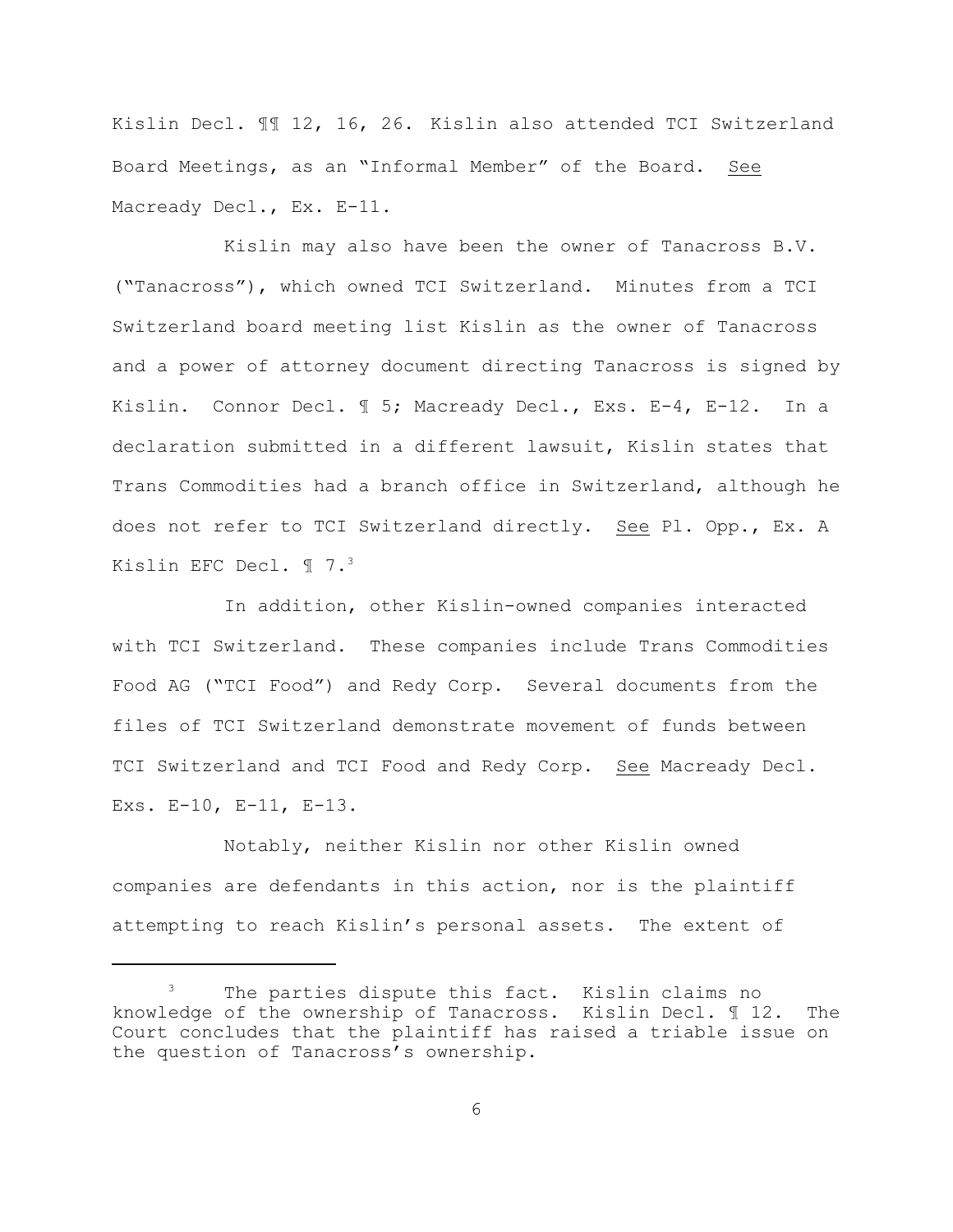Kislin's personal control over TCI Switzerland and TCI Switzerland's interaction with other Kislin companies is only material to the plaintiff's effort to pierce the corporate veil to the extent that this evidence could cause a reasonable jury to conclude that TCI Switzerland and Trans Commodities were intertwined.

### II. Analysis<sup>4</sup>

The parties dispute the law applicable to the question of piercing the corporate veil. The plaintiff argues that New York law should apply to this issue, while the defendant argues in favor of Pennsylvania law.

A federal court sitting in a diversity action applies the choice-of-law analysis of the forum state in which it sits,

A party is entitled to summary judgment if there "is no <sup>4</sup> genuine dispute as to any material fact and the movant is entitled to judgment as a matter of law." Fed. R. Civ. P. 56(a). The moving party bears the initial burden of demonstrating the absence of any genuine issue of material fact, which may be satisfied by demonstrating the party who bears the burden of proof lacks evidence to support his case. Celotex Corp. v. Catrett, 477 U.S. 317, 323 (1986). A fact is "material" if it might affect the outcome of the suit under the governing law and "genuine" if a reasonable jury could find for the nonmoving party based on the evidence presented on that issue. Anderson v. Liberty Lobby, Inc., 477 U.S. 242, 248 (1986). In making its determination, the court must consider the evidence in a light most favorable to the nonmoving party. Sheridan v. NGK Metals Corp., 609 F.3d 239, 251 n.12 (3d Cir. 2010). Once a properly supported motion for summary judgment is made, the burden of production then shifts to the nonmoving party, who must set forth specific facts showing that there is a genuine issue for trial. Liberty Lobby, Inc., 477 U.S. at 250.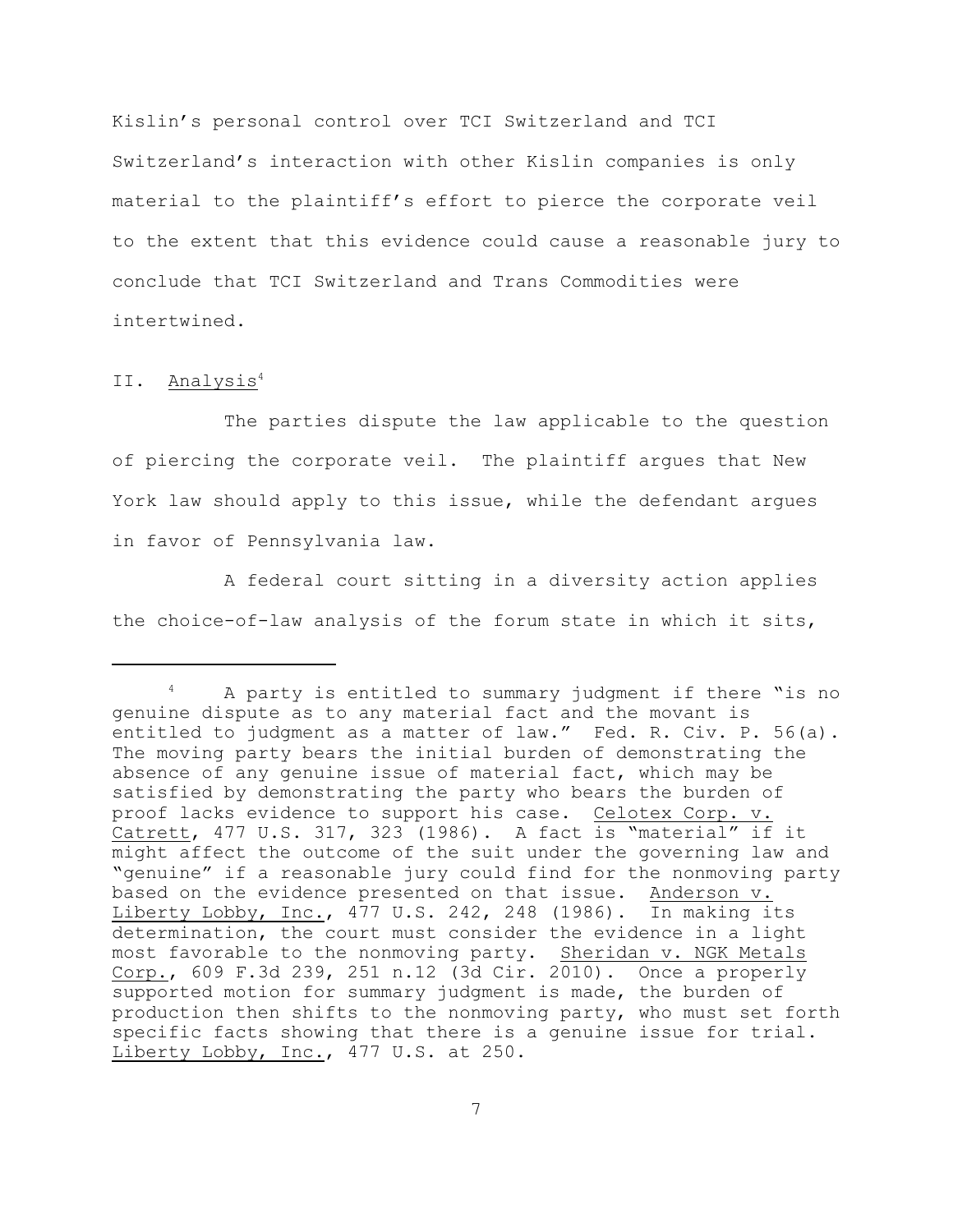in this case, Pennsylvania. Klaxon v. Stentor Elec. Mfg. Co., 313 U.S. 487 (1941); Hammersmith v. TIG Ins. Co., 480 F.3d 220, 226 (3d Cir. 2007). When Pennsylvania courts consider issues of corporate law, the first step is usually an application of the Internal Affairs Doctrine, codified at 15 Pa. Cons. Stat. § 4145. See, e.g., Banjo Buddies, Inc. v. Renosky, 399 F.3d 168, 179 (3d Cir. 2005); Guinan v. A.I. DuPont Hosp. for Children, 597 F. Supp. 2d 485 (E.D. Pa. 2009). The parties agree that the Internal Affairs Doctrine does not apply in this case and does not govern the Court's choice of law determination.

Therefore the Court moves to Pennsylvania's general choice-of-law analysis to determine what law should apply.

### A. Choice of Law

When there is no explicit or implicit choice of law among the parties, as is the case here, Pennsylvania choice-oflaw determinations proceed in three steps. First, the court must consider the laws of the relevant forum states in order to determine "if there is an actual or real conflict between the potentially applicable laws." Hammersmith, 480 F.3d at 230. As a threshold matter, the court "must determine whether these states would actually treat this issue any differently." Air Prods. & Chems., Inc., v. Eaton Metal Prods. Co., 272 F. Supp. 2d 482, 490 n.9 (E.D. Pa. 2003).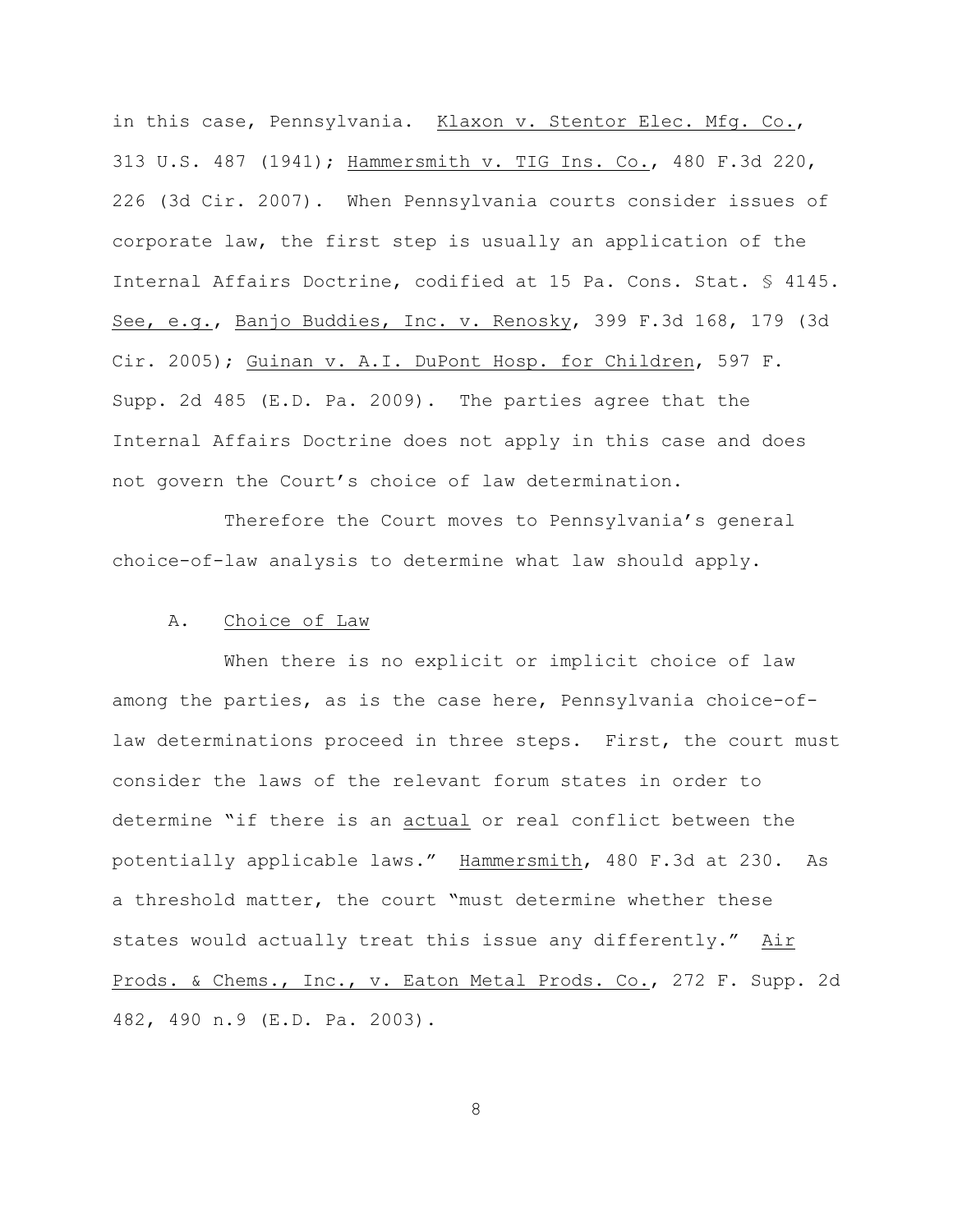If a comparison shows "there are relevant differences between the laws," then the court moves to the second step: examining "the relevant policies underlying each law, and classify[ing] the conflict as a 'true,' 'false,' or an 'unprovided-for' situation." Hammersmith, 480 F.3d at 230. If application of either state's law would not implicate the interests of the other state, there is a "false" conflict, and the court should apply the law of the interested forum. On the other hand, if the laws of either state would be impaired by the application of the other's law, a "true" conflict exists. An "unprovided-for" situation occurs where neither state's interests are implicated in the dispute. Id. at 230 n.9.

If there is a "true" conflict, the court moves to the last step. The court must determine "which state has the greater interest in the application of its law." Id. at 231 (internal quotations omitted). Courts should consider the factors in the Restatement (Second) of Conflict of Laws as well as a "qualitative appraisal" of the interested states' policies. Id. at 231-33.

# B. The Law of New York

While New York courts "disregard corporate form reluctantly," New York law has long recognized piercing the corporate veil when two corporations operate as a "single entity" (also referred to as the "alter ego" or "agent" theory). Wang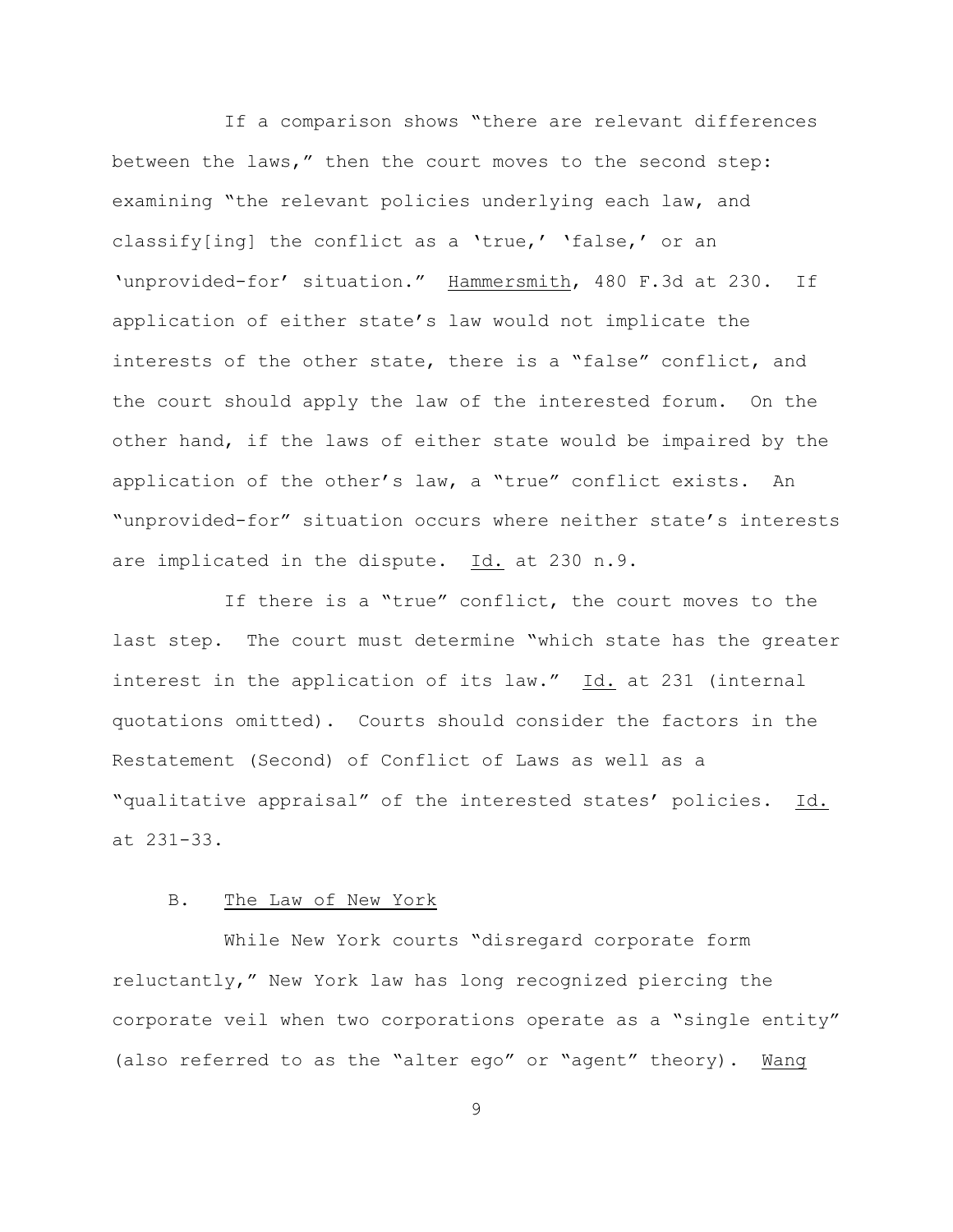Labs. v. Dataword Corp., 680 F. Supp. 110, 111 (S.D.N.Y. 1998); see also William Wrigley Jr. Co. v. Waters, 890 F.2d 594, 600-02 (2d Cir. 1989); Walkovszky v. Carlton, 18 N.Y.2d 414, 418 (N.Y. 1966) (recognizing piercing the veil on the theory that "a corporation is a fragment of a larger corporate combine").

### 1. New York's Veil-Piercing Test

In New York, there is a generally recognized two-part test in order to pierce the corporate veil on any theory. The plaintiff must show "(1) complete domination of the corporation in respect to the transaction attacked; and (2) that such domination was used to commit a fraud or wrong against the plaintiff which resulted in plaintiff's injury." Morris v. N.Y. State Dep't of Taxation & Fin., 82 N.Y.2d 135, 141-42 (N.Y. 1993); see MAG Portfolio Consultant, GMBH v. Merlin Biomed Group LLC, 268 F.3d 58, 64 (2d Cir. 2001)(citing and applying this twopart test); E. Hampton Union Free Sch. Dist. v. Sandpebble Builders, Inc., 884 N.Y.S.2d 94, 98-99 (N.Y. App. Div. 2009) (same).

The New York Court of Appeals explicitly held that "[w]hile complete domination of the corporation is the key to piercing the corporate veil . . . standing alone, [it] is not enough." There must also be a showing of "a wrongful or unjust act toward plaintiff." A plaintiff "seeking to pierce the corporate veil must establish that the owners, through their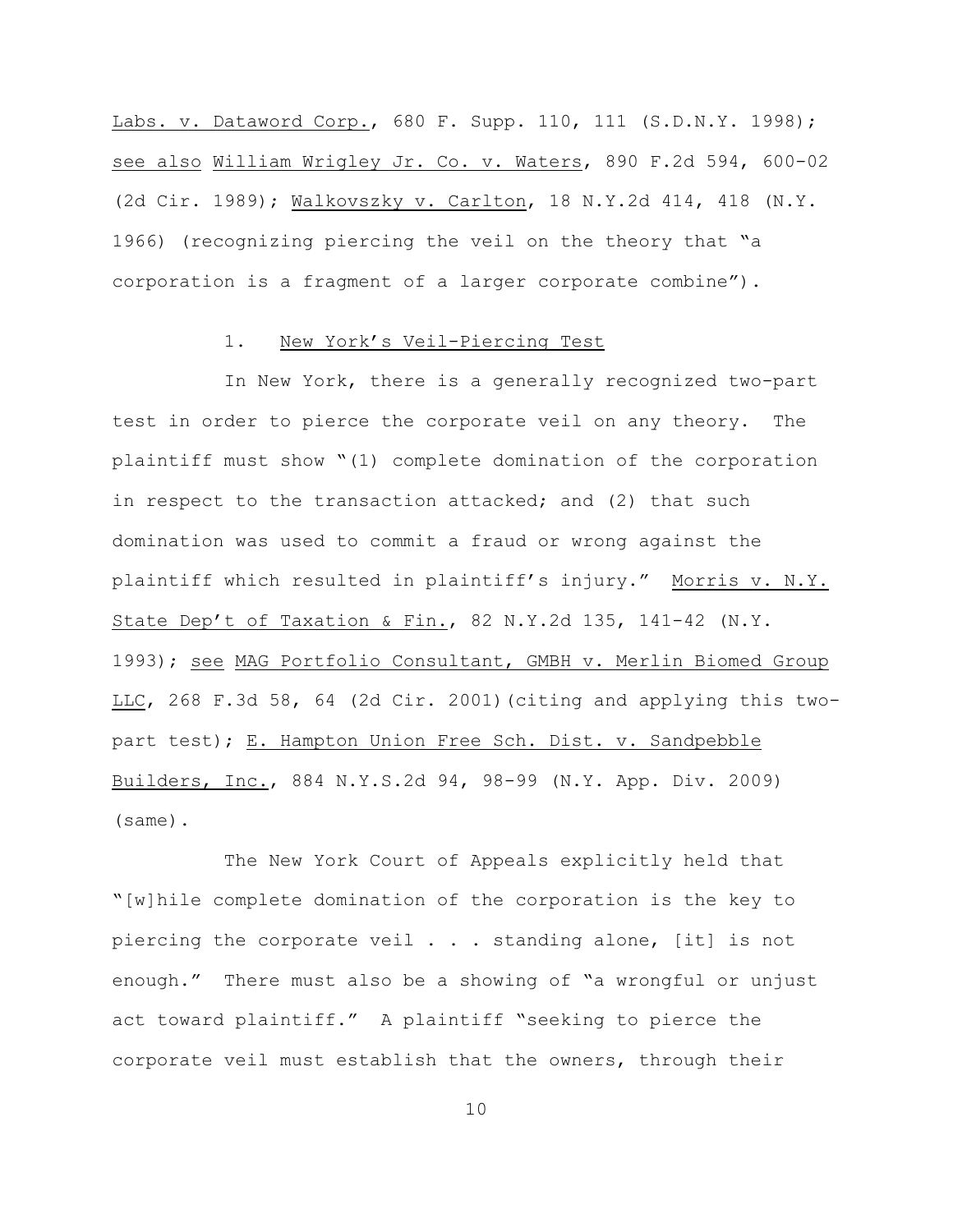domination, abused the privilege of doing business in the corporate form to perpetrate a wrong or injustice against that party." Morris, 83 N.Y.2d at 142-43. Although the Morris standard requires this close connection between the defendant's fraud and the harm alleged by the plaintiff, the test does not require that the defendant acted with the specific intent to harm the plaintiff. Id. at 143.

One of the most instructive cases on the application of New York law to a claim of single-entity veil piercing is Passalaqua, a decision by the Court of Appeals for the Second Circuit.<sup>5</sup> Wm. Passalacqua Builders, Inc. v. Resnick Developers South, Inc., 933 F.2d 131, 138-41 (2d Cir. 1991). The court considered whether the plaintiff could pierce the corporate veil of a defendant corporation which was one of many corporations owned and operated by the Resnik family. The court considered ten factors, in addition to the totality of the circumstances, in determining corporate domination of the corporation by the others. These factors included (1) the absence of corporate formalities, (2) inadequate capitalization, (3) whether corporate funds were used for personal rather than corporate uses, (4)

 $5$  The Passalaqua court, writing two years before the New York Appeals Court in Morris, held that the plaintiff could prevail upon a showing of either domination or fraud. Because Morris clearly requires both elements to be proven, the Court does not rely upon this holding of Passalaqua. The court's analysis of the facts remains persuasive.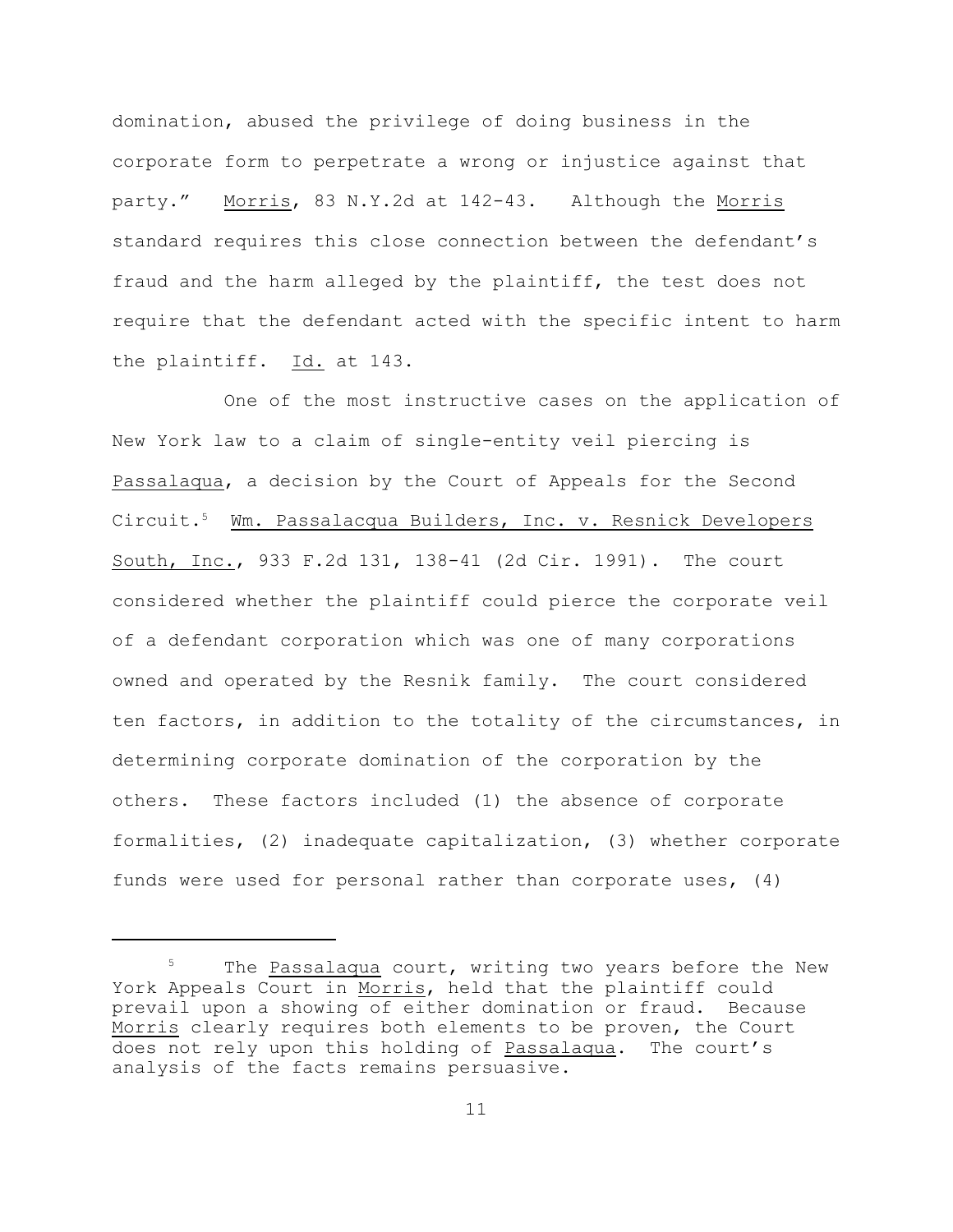overlap in ownership, officers, directors, and personnel of the corporations, (5) common office space, (6) the business discretion afforded to each corporation, (7) whether the corporations dealt with one another at arms length, (8) whether the corporations were treated as independent profit centers, (9) the payment or guarantee of debts of one corporation for another, and (10) the use of property of one corporation by another.

The plaintiff provided evidence of financial records, bank accounts, tax returns, board meetings, employee compensation, and contracts between the corporations. Based on this evidence, the court concluded that a reasonable jury could find sufficient domination of the corporation by the Resnick family and corporations to justify piercing the corporate veil. Id. at 139-40.

### 2. Applying New York Law to This Case

The Court first considers the issue of domination. The plaintiff must show that Trans Commodities dominated TCI Switzerland. The Court starts with the factors listed by the Passalaqua court. Despite relying exclusively upon Passalaqua in its summary judgment motion, the plaintiff has not addressed many of these factors. The record contains no evidence about the corporate formalities or capitalization of either TCI Switzerland or Trans Commodities. There is no evidence alleging personal use of either companies' corporate funds. The two companies did not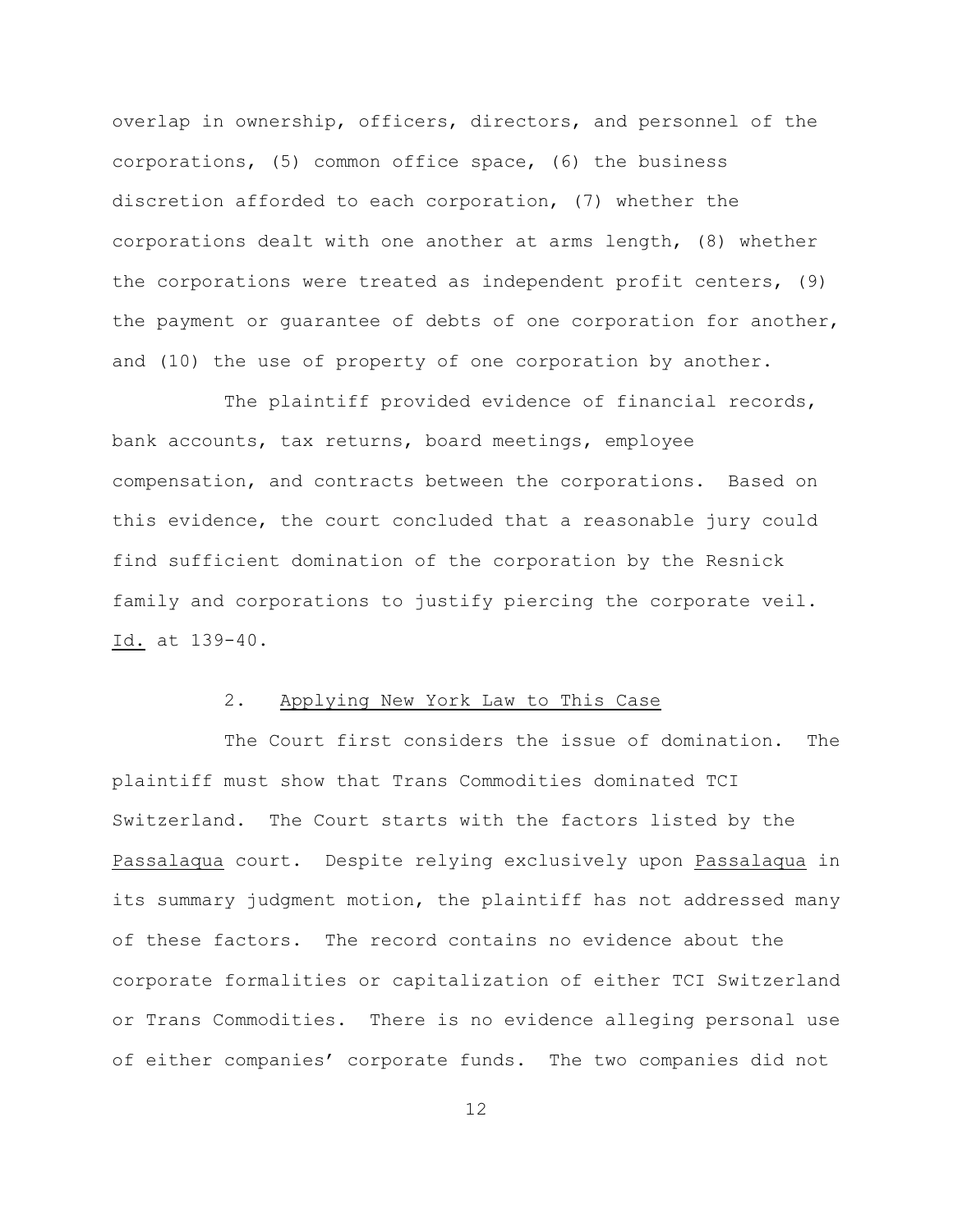share common office space. The only evidence addressing the contractual relationships between the two corporations is the consulting agreement the parties entered into in 1995 which itself provides little detail of the nature of the relationship. The plaintiff does not present evidence on the treatment of the profits and debts of each corporation or the use of property of one corporation by the other.

The plaintiff has presented evidence on two of the factors: overlap of ownership and directors and the business discretion of each corporation. David Kislin was an owner of Trans Commodities and a director of TCI Switzerland. There is also a genuine issue of material fact on whether Kislin owned TCI Switzerland through Tanacross. In addition, evidence suggests that Trans Commodities directed some TCI Switzerland business decisions, including hiring, firing, and purchase choices.

The plaintiff has presented evidence of a close relationship between TCI Switzerland and TCI Food and Redy Corp. However, these corporations are not defendants in this suit, nor is there evidence of the relationship between these corporations and Trans Commodities. These documents do not raise a triable issue of domination of TCI Switzerland by the defendant in this case, Trans Commodities.

Given the limited evidence presented by the plaintiff, no reasonable jury, considering the totality of the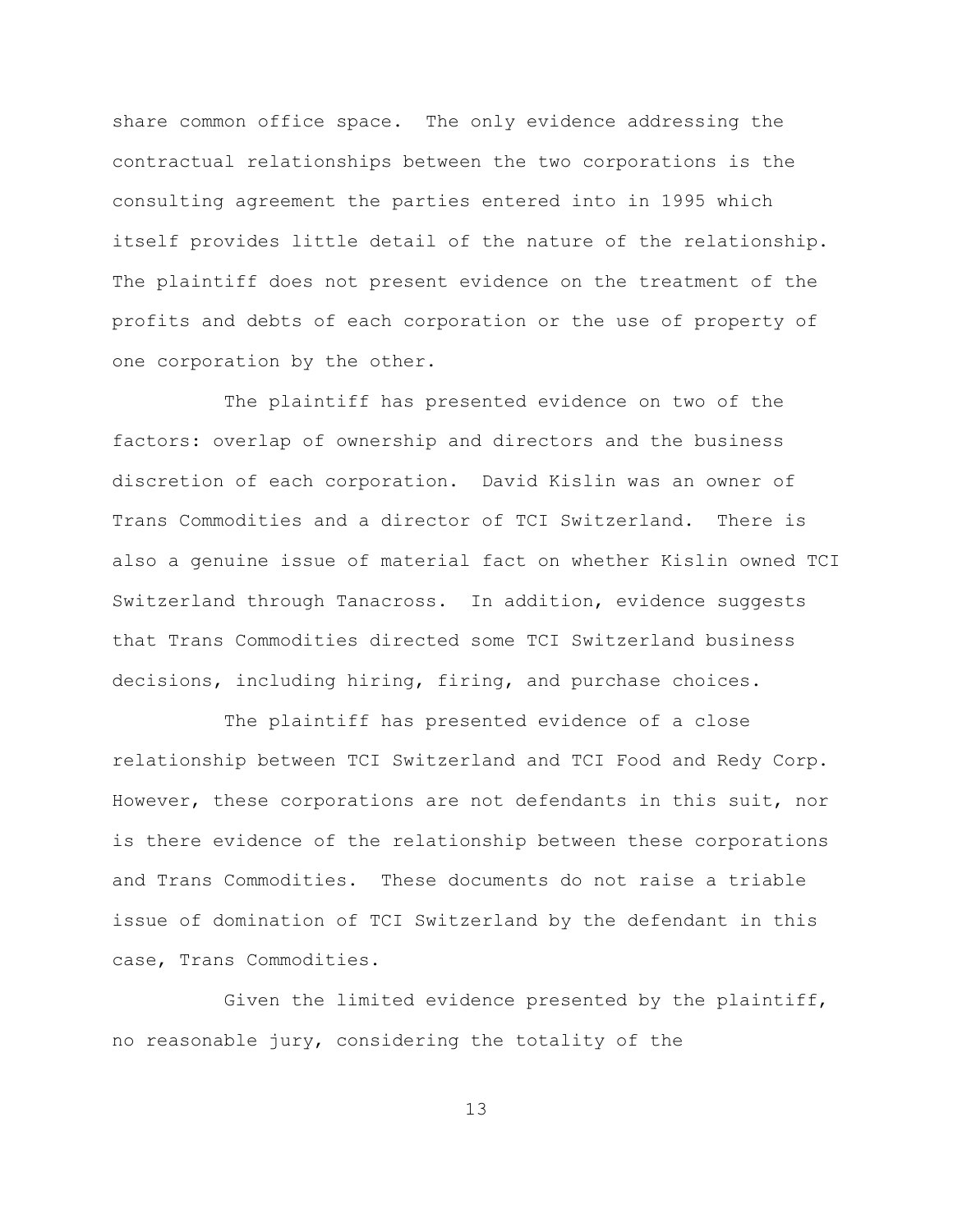circumstances, including the Passalaqua factors, could conclude that Trans Commodities dominated the corporate affairs of TCI Switzerland.

Equally as important, the plaintiff has not adduced evidence that Trans Commodities's alleged domination of TCI Switzerland was used to commit fraud "against the plaintiff which resulted in plaintiff's injury." Morris, 82 N.Y.2d at 141-42. The plaintiff offers no evidence of a connection between Trans Commodities's interactions with TCI Switzerland and the latter's inability or refusal to pay the plaintiff. $6$  Even if the plaintiff could show complete domination of TCI Switzerland by Trans Commodities, the plaintiff has not alleged that Trans Commodities "through [its] domination, abused the privilege of doing business in the corporate form to perpetrate a wrong or injustice" against the plaintiff. Morris, 83 N.Y.2d at 142-43.

The plaintiff contends that the Kislin family unlawfully siphoned millions of dollars out of TCI Switzerland and into a corporation located in Dublin, Ireland. Connor makes this assertion without any explanation of his basis of knowledge of the Dublin corporation. Connor Decl. ¶¶ 10-11. Evidence considered at summary judgment must be admissible or capable of being reduced to admissible evidence. Fed. R. Civ. P. 56(c)(1)(A). Even if the Court were to accept this allegation as admissible and true, it does not raise a triable issue of fact that Trans Commodities committed wrongdoing. None of the Kislins are defendants in this suit, nor is any Irish corporation.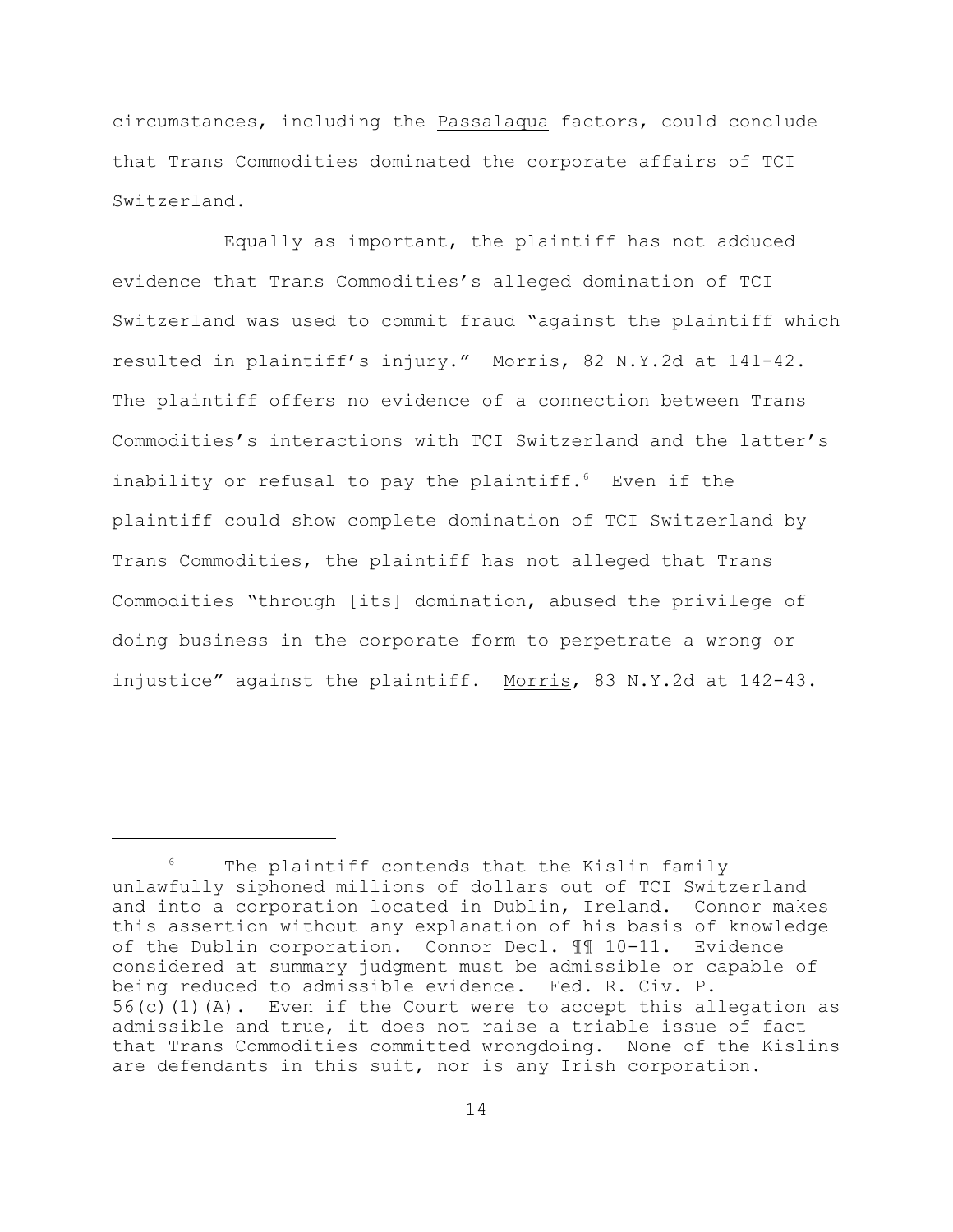# C. Pennsylvania Law

As in New York, "there is a strong presumption in Pennsylvania against piercing the corporate veil." Lumax Indus., Inc. v. Aultman, 669 A.2d 893, 895 (Pa. 1995). When considering Pennsylvania law, the Court of appeals for the Third Circuit directs "any court [to] start from the general rule that the corporate entity, should be recognized and upheld, unless specific, unusual circumstances call for an exception." Zubik v. Zubik, 384 F.2d 267, 273 (3d Cir. 1967). Pennsylvania has rejected attempts to disregard the corporate form "outside traditional attempts to impose liability on shareholders." A survey by the Court of Appeals found, for example, that the Pennsylvania Supreme Court has frequently refused to disregard the corporate form between parent and subsidiary corporations. See Official Committee of Unsecured Creditors v. R.F. Lafferty & Co., 267 F.3d 340, 353 (3d Cir. 2001) (collecting cases).

Notably, "there is no definitive test for piercing the corporate veil" in Pennsylvania. First Realvest Inc. v. Avery Builders, Inc., 600 A.2d 601, 604 (Pa. Super. Ct. 1991); Kellytown Co. v. Williams, 426 A.2d 663, 668 (Pa. Super. Ct. 1981). Instead, using a flexible approach, "Pennsylvania law requires consideration of the totality of the circumstances in order to determine whether the corporate veil should be pierced."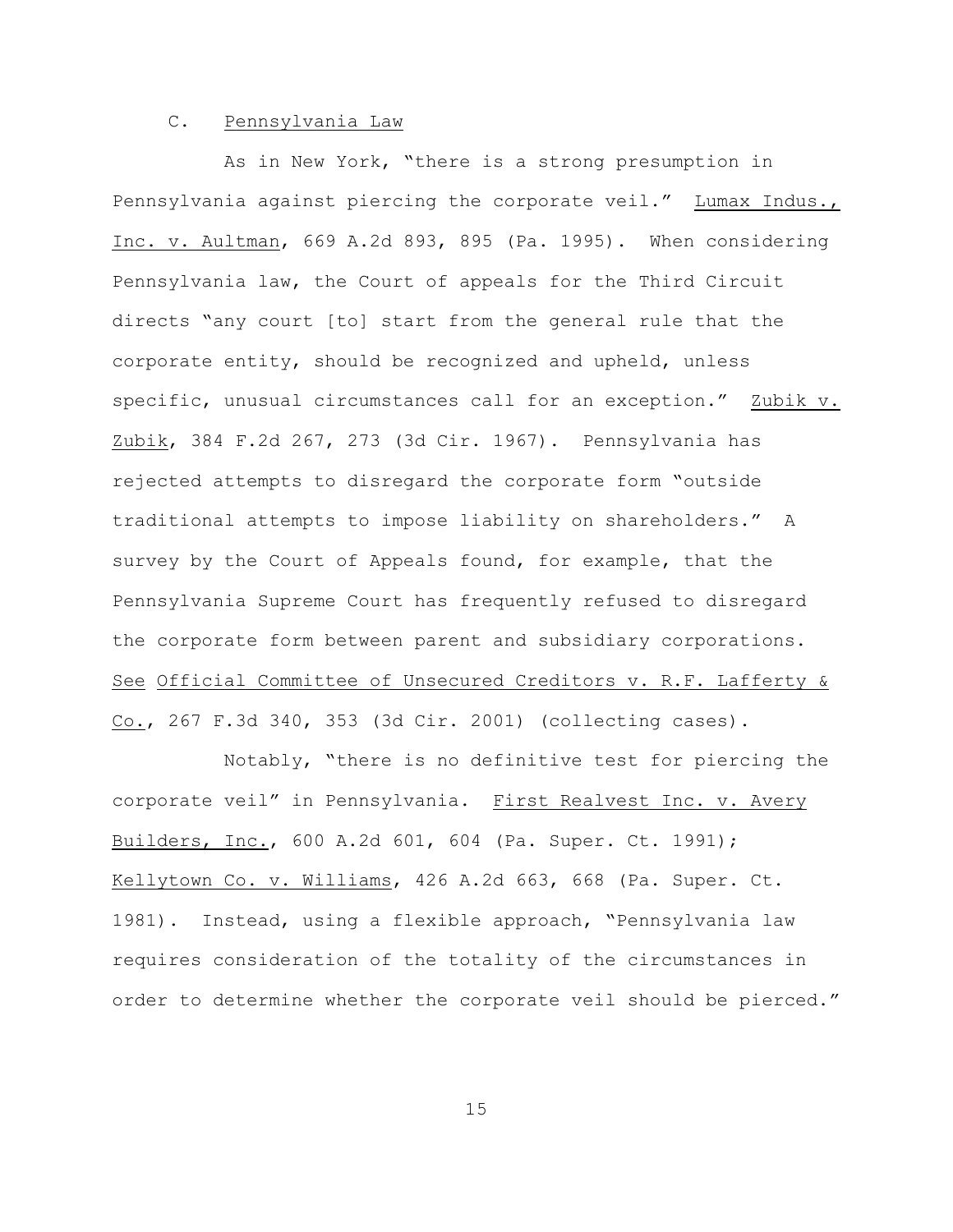Castle Cheese, Inc. v. MS Produce, Inc., No. 04-878, 2008 WL 4372856, at \*32 (W.D. Pa. Sept. 19, 2008).

As a general matter, "the corporate form 'will be disregarded only when the entity is used to defeat public convenience, justify wrong, protect fraud or defend crime.'" First Realvest, 600 A.2d at 601 (quoting Sams v. Redevelopment Auth., 244 A.2d 779, 781 (Pa. 1968)). A court can disregard a corporate entity without a specific showing of "fraud, illegality or wrongdoing" so long as "it is necessary to avoid injustice." Rinck v. Rinck, 526 A.2d 1221, 1223 (Pa. Super. Ct. 1987).

# 1. The Single Entity Theory in Pennsylvania

Pennsylvania treats classic veil piercing, which occurs "where the individual or corporate owner controls the corporation to be pierced and the controlling owner is to be held liable" differently from the "quite distinct" claim for "single entity" or "enterprise entity" liability. Under the single entity theory, "two or more corporations share common ownership and are, in reality, operating as a corporate combine." Miners, Inc. v. Alpine Equip. Corp., 722 A.2d 691, 694-95 (Pa. Super. Ct. 1998).

The Miners court is the highest court in Pennsylvania to consider the single entity theory. While noting that this "theory . . . has yet to be adopted in Pennsylvania," the court nonetheless determined that the plaintiff did not allege sufficient facts to pierce the corporate veil under this theory.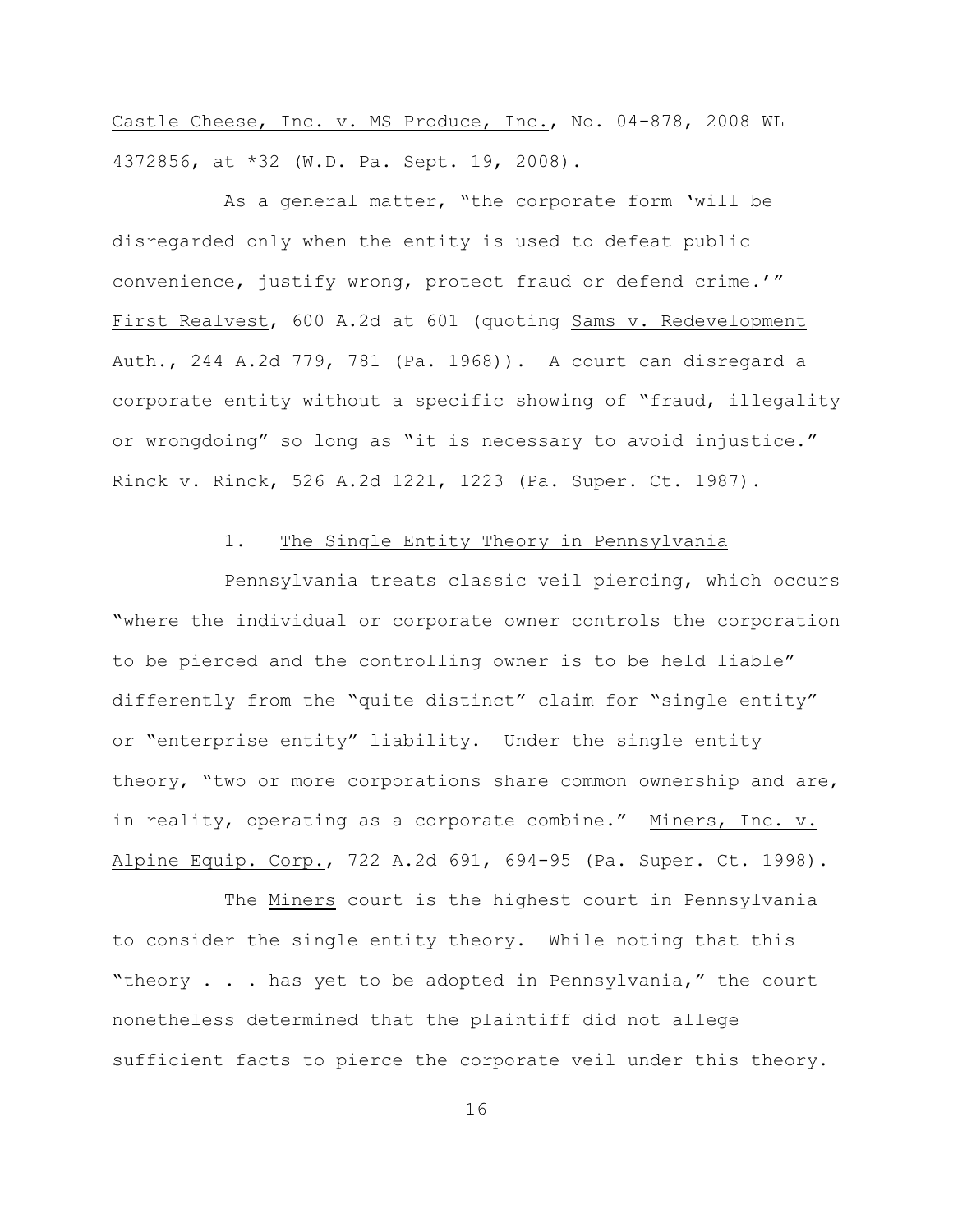See id. at 695; see also Advanced Tel. Sys. v. Com-Net Prof'l Mobile Radio, LLC, 846 A.2d 1264, 1278 n.9 (Pa. Super. Ct. 2004) (acknowledging this holding of Miners as good law).

Following Miners, courts applying Pennsylvania law have been split on whether to consider single entity theory claims. Some courts have held that because the Pennsylvania Supreme Court has not recognized the single entity theory, it is not an avenue of liability available to plaintiffs. See, e.g., Bouriez v. Carnegie Mellon Univ., No. 02-2104, 2005 WL 3006831, at \*19-\*20 (W.D. Pa. Aug. 6, 2008); E-Time System, Inc. v. Voicestream Wireless Corp., No. 01-5754, 2002 WL 1917697, at \*12 (E.D. Pa. Aug. 19, 2002). Other courts have held that because the Pennsylvania Supreme Court has not explicitly foreclosed the use of the single entity theory, the theory can be pursued by plaintiffs. See, e.g., Gupta v. Sears, Roebuck and Co., No. 07-243, 2009 WL 890585, at \*2 (W.D. Pa. Mar. 26, 2009); Ziegler v. Del. Cnty. Daily Times, 128 F. Supp. 2d. 790, 794-96 (E.D. Pa.  $2001$ ).<sup>7</sup> Still other courts have applied a single entity theory

In both Gupta and Zeigler, the courts refer to the "single entity" and "integrated enterprise" theory as alternate tests. See Gupta, 2009 WL 890585, at \*2; Ziegler, 128 F. Supp. 2d at 796 n.18. The integrated enterprise theory, however, is not Pennsylvania state law. The theory was developed by the Court of Appeals two years before Miners to determining the liability of a parent corporation for its subsidiary's actions in the context of an employment discrimination suit under New Jersey law. Marzano v. Computer Sci. Corp., 91 F.3d 497 (3d Cir. 1996); Delacruz v. Piccari Press, 521 F. Supp. 2d 424, 429-30 (E.D. Pa. 2007). The integrated enterprise tests is applicable to labor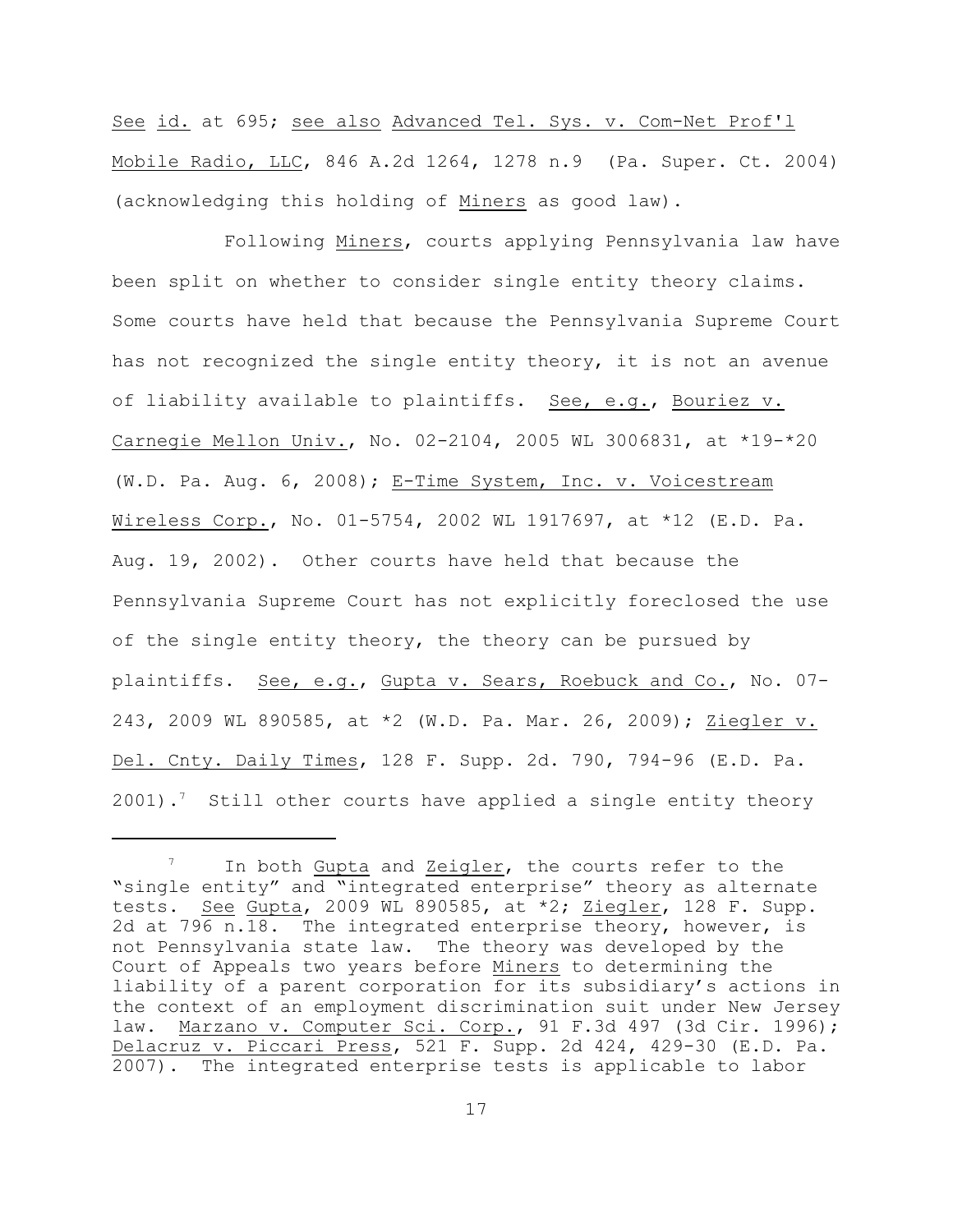without discussing the Miners decision. See Castle Cheese, Inc. v. MS Produce, Inc., No. 04-878, 2008 WL 4372856, at \*32 (W.D. Pa. Sept. 19, 2008) (applying a "single entity" claim in which the plaintiff showed that "in all aspects of their business, the two corporations actually functioned as a single entity and should be treated as such"). Research reveals no court, however, applying Pennsylvania law which has found in favor of a plaintiff on a single entity claim.

In one case, a federal court considered whether the Pennsylvania Supreme Court would adopt the single entity theory if squarely presented with the issue. In Schwab, the trustee of a bankrupt limited liability company sought to reach the assets of a separate company owned by the same two principals as the LLC. Schwab v. McDonald (In re LmcD, LLC), 405 B.R. 555, 564-65 (Bankr. M.D. Pa. 2009). The court considered other state court rulings, the conservative approach Pennsylvania courts take regarding piercing the corporate veil, and that Pennsylvania courts have allowed veil piercing in some cases. The court concluded that "the Pennsylvania Supreme Court would likely adopt the 'single entity theory' . . . to prevent fraud or injustice." Id.

law and is distinct from the veil-piercing test at issue in this case. See Pearson v. Component Tech. Corp., 247 F.3d 471, 486 (3d Cir. 2001); Bouriez, 2005 WL 3006831, at \*19.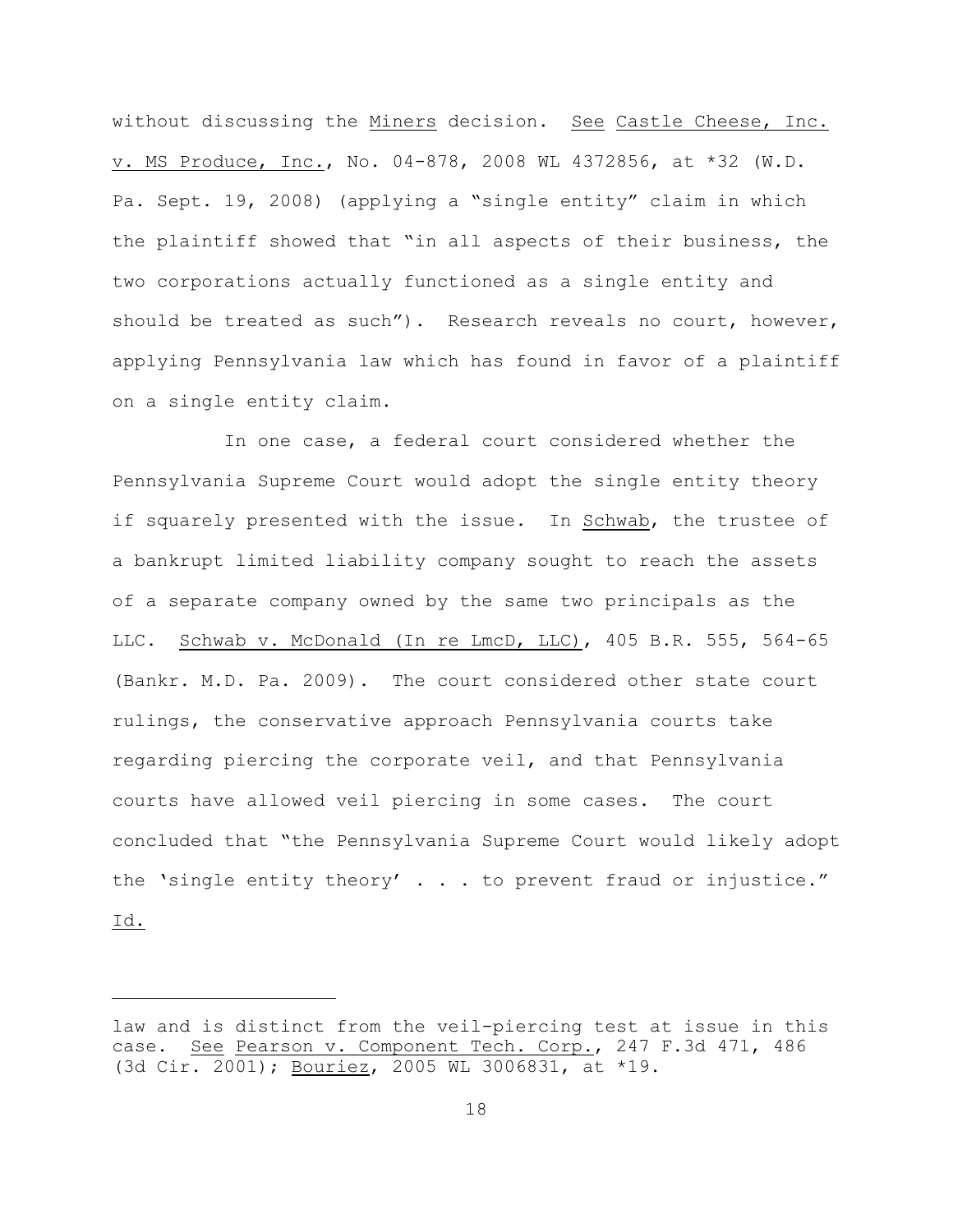### 2. Applying Pennsylvania Law to This Case

This Court will consider the single entity theory described in Miners but does not need to determine whether the Pennsylvania Supreme Court would adopt this theory. The relevant factors described by the Miners court are "[1] identity of ownership, [2] unified administrative control, [3] similar or supplementary business functions, [4] involuntary creditors, and [5] insolvency of the corporation against which the claim lies." Miners, 722 A.2d at 695. See also Schwab, 405 B.R. at 564-65 (considering these factors).

The Court begins with the first factor, unified ownership. Kislin was the sole shareholder of Trans Commodities between 1992 and 1997. Kislin may also have been the owner of Tanacross, and thus the owner of TCI Switzerland. Plaintiff has raised a disputed issue of fact regarding common ownership of the two corporations.

There is also evidence of the second factor, unified administrative control. Trans Commodities and TCI Switzerland were located in different countries and had different employees. Trans Commodities employees, however, occasionally acted on behalf of TCI Switzerland and used TCI Switzerland letterhead to do so.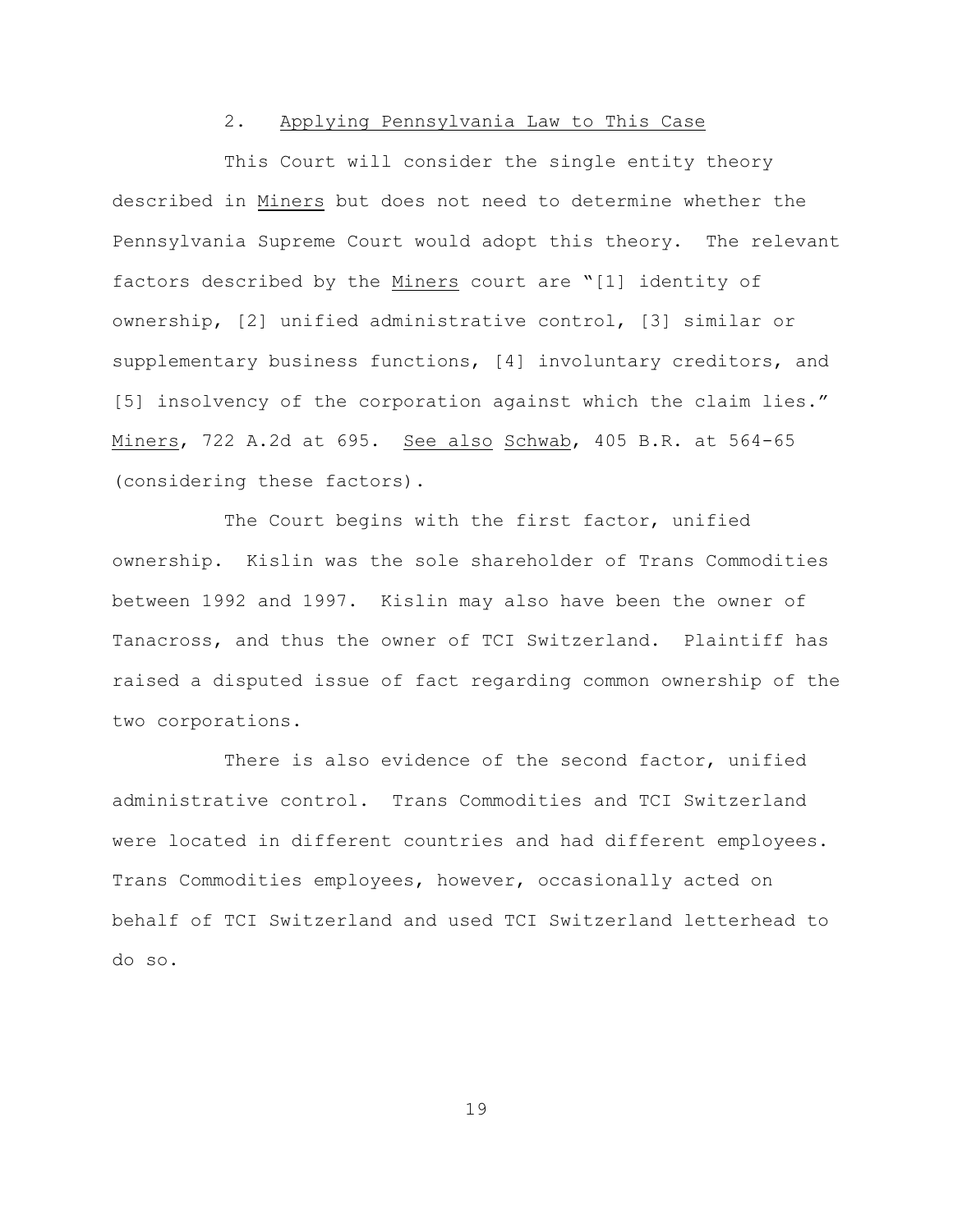The third and fifth factors are not in dispute. Both companies engaged in commodities trading and TCI Switzerland is insolvent and unable to meet its debts.

The plaintiff, however, does not present evidence sufficient to satisfy the fourth factor, that of involuntary creditor status. An involuntary creditor is one "who did not rely on anything when becoming [a] creditor[]," for example, a tort victim. Schwab, 405 B.R. at 566. The plaintiff voluntarily entered into a sales commission relationship with the defendant. The plaintiff could have inspected the financial structure of TCI Switzerland and discovered potential risks before entering the relationship. In addition, Macready regularly communicated with employees of Trans Commodities, including Sam and David Kislin and Asher. But Kennett did not seek to alter its contract to include Trans Commodities or the individual Kislins as obligors.

Pennsylvania courts do pierce the corporate veil to prevent fraud or avoid injustice. As discussed above, the plaintiff has not presented evidence which, even read in a light most favorable to it, raises a triable issue of fact on fraud or wrongdoing perpetrated by Trans Commodities.

Because the plaintiff is a voluntary creditor who appears to have significant knowledge about the company he contracted with, even if this Court were to find that the Pennsylvania would adopt the "single entity" theory and apply the